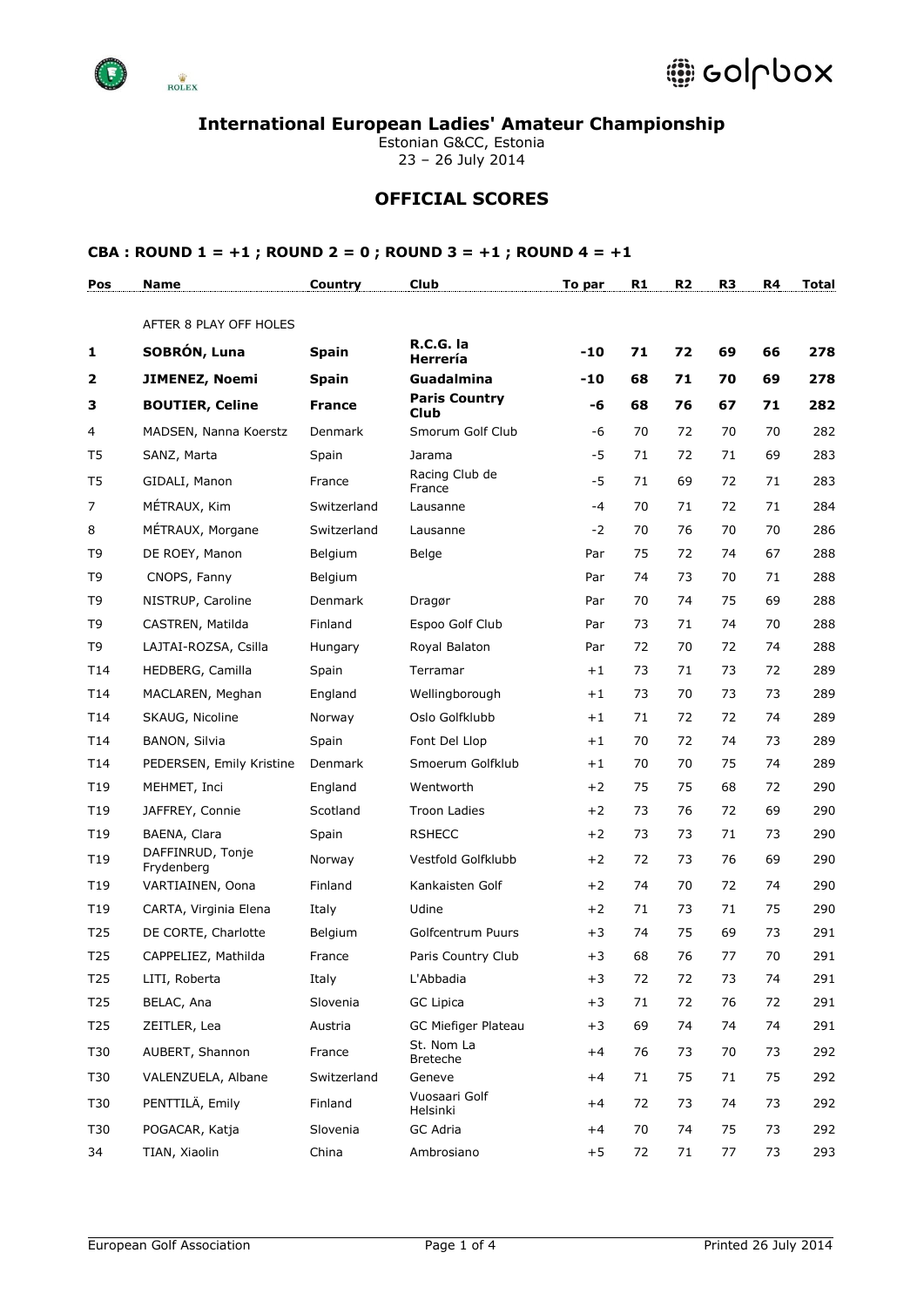

Estonian G&CC, Estonia 23 – 26 July 2014

# **OFFICIAL SCORES**

| Pos        | Name                          | Country               | Club                               | To par | R1 | R <sub>2</sub> | R <sub>3</sub> | R4 | <b>Total</b> |
|------------|-------------------------------|-----------------------|------------------------------------|--------|----|----------------|----------------|----|--------------|
|            |                               |                       |                                    |        |    |                |                |    |              |
| T35        | VLCKOVA, Karolina             |                       | Czech Republic Albatross Golf Club | $+6$   | 77 | 73             | 72             | 72 | 294          |
| T35        | KUKKONEN, Karina              | Finland               | Oulun Golfkerho                    | $+6$   | 73 | 74             | 73             | 74 | 294          |
| T35        | RICOLFI, Carlotta             | Italy                 | Sanremo                            | $+6$   | 71 | 75             | 76             | 72 | 294          |
| T35        | ITURRIOS, Nuria               | Spain                 | Son Servera                        | $+6$   | 67 | 75             | 70             | 82 | 294          |
| T39        | CARPINELLI, Gioia             | Switzerland           | Laegern                            | $+7$   | 75 | 79             | 69             | 72 | 295          |
| T39        | WEBER, Dewi                   | Netherlands           | Noord Nederlandse<br>GC            | $+7$   | 72 | 77             | 69             | 77 | 295          |
| T39        | FÜNFSTÜCK, Laura              | Germany               | <b>GC Neuhof</b>                   | $+7$   | 74 | 73             | 73             | 75 | 295          |
| T39        | ESCURIOLA, Natalia            | Spain                 | Costa Azahar                       | $+7$   | 71 | 75             | 75             | 74 | 295          |
| T39        | DAVIS, Hayley                 | England               | Ferndown                           | $+7$   | 72 | 73             | 73             | 77 | 295          |
| T44        | VEYSSEYRE, Marion             | France                | Golf Club de<br>Toulouse           | $+8$   | 77 | 76             | 70             | 73 | 296          |
| T44        | WHYTE, Lauren                 | Scotland              | St Regulus                         | $+8$   | 77 | 76             | 68             | 75 | 296          |
| T44        | MÄIHÄNIEMI, Jenna             | Finland               | Master Golf                        | $+8$   | 75 | 76             | 70             | 75 | 296          |
| T44        | JOHANSSON, Linnea             | Sweden                | Orkelljunga                        | $+8$   | 74 | 76             | 72             | 74 | 296          |
| T44        | HARM, Leonie                  | Germany               | Germany                            | $+8$   | 71 | 79             | 71             | 75 | 296          |
| T44        | KREJCY, Marlene               | Austria               | <b>GC Ottenstein</b>               | $+8$   | 75 | 75             | 70             | 76 | 296          |
| T44        | VAN DAM, Anne                 | Netherlands           | Noordwijkse                        | $+8$   | 71 | 78             | 73             | 74 | 296          |
| T44        | GRANT, Paula                  | Ireland               | Lisburn Golf Club                  | $+8$   | 75 | 73             | 75             | 73 | 296          |
| T44        | VIK, Camilla                  | Norway                | Oslo Golf Club                     | $+8$   | 70 | 77             | 74             | 75 | 296          |
| <b>T53</b> | SCHOBER, Sarah                | Austria               | GC Murstätten                      | $+9$   | 73 | 78             | 72             | 74 | 297          |
| T53        | DREHER, Justine               | France                | St Nom la Breteche                 | $+9$   | 73 | 76             | 74             | 74 | 297          |
| T53        | GILLY, Eva                    | France                | Paris Country Club                 | $+9$   | 74 | 75             | 73             | 75 | 297          |
| T53        | BETTEL, Leonie                | Austria               | <b>GC Foehrenwald</b>              | $+9$   | 73 | 76             | 72             | 76 | 297          |
| T53        | COLOMBOTTO ROSSO,<br>Lucrezia | Italy                 | Sanremo                            | $+9$   | 72 | 76             | 75             | 74 | 297          |
| <b>T58</b> | WILLIAMS, Chloe               | Wales                 | Wrexham Golf Club                  | $+10$  | 74 | 78             | 71             | 75 | 298          |
| <b>T58</b> | FABRIZIO, Bianca Maria        | Italy                 | Villa Condulmer                    | $+10$  | 76 | 73             | 72             | 77 | 298          |
| <b>T58</b> | KARCHER, Natalie              | Switzerland           | Lausanne                           | $+10$  | 71 | 74             | 75             | 78 | 298          |
| 61         | KRØLBØLL, Malene              | Denmark               | Hedeland                           | $+11$  | 75 | 76             | 72             | 76 | 299          |
| T62        | PEGOVA, Nina                  | Russian<br>Federation | Golf Club Agalarov                 | $+12$  | 77 | 73             | 72             | 78 | 300          |
| T62        | HECKOVÁ, Natalia              | Slovakia              | Golf Club Welten                   | $+12$  | 74 | 73             | 74             | 79 | 300          |
| 64         | VOSS, Marika                  | Finland               | Tarina                             | $+14$  | 76 | 73             | 73             | 80 | 302          |
| МC         | WOLD, Marthe                  | Norway                | Stavanger<br>Golfklubb             | $+8$   | 75 | 75             | 74             |    | 224          |
| МC         | DOMELA NIEUWENHUIS,<br>Ileen  | Netherlands           | Eindhovensche                      | $+8$   | 74 | 77             | 73             |    | 224          |
| МC         | LAGUNA ORTIZ, Carmen          | Spain                 | Zaudin Golf                        | $+8$   | 73 | 76             | 75             |    | 224          |
| МC         | HAMM, Aurelia Mercedes        | France                | RCF La Boulie                      | $+9$   | 79 | 71             | 75             |    | 225          |
| МC         | VON WNUCK, Antonia            | Germany               | Hamburger Land<br>und Golf Club    | $+9$   | 77 | 77             | 71             |    | 225          |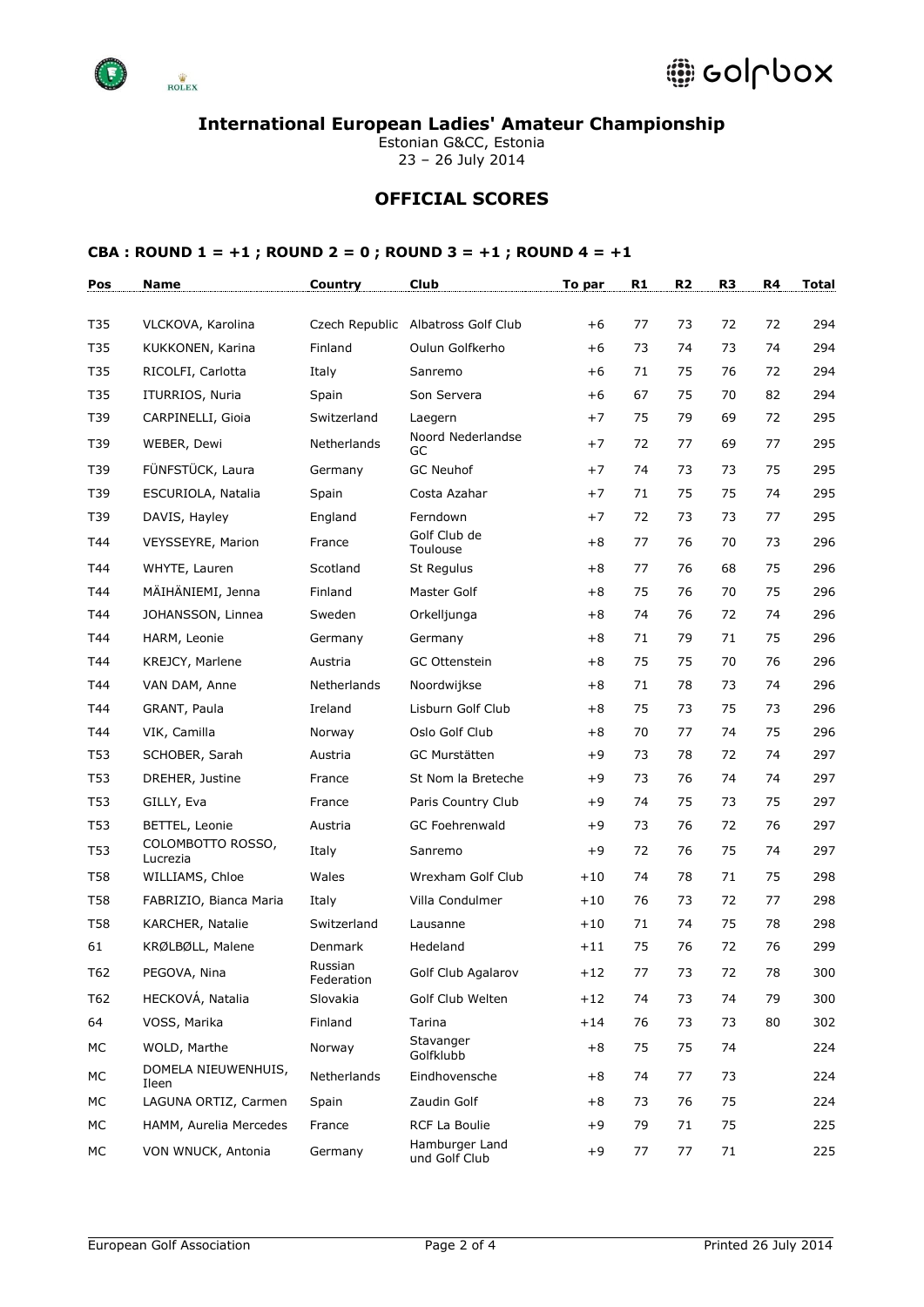

Estonian G&CC, Estonia 23 – 26 July 2014

# **OFFICIAL SCORES**

| Pos | Name                               | Country        | Club                         | To par | R <sub>1</sub> | R <sub>2</sub> | R <sub>3</sub> | R4 | Total |
|-----|------------------------------------|----------------|------------------------------|--------|----------------|----------------|----------------|----|-------|
|     |                                    |                | Hittfeld E.V.                |        |                |                |                |    |       |
| МC  | MAGUIRE, Lisa                      | Ireland        | Slieve Russell               | $+9$   | 76             | 78             | 71             |    | 225   |
| МC  | FLORI, Martina                     | Italy          | Montelupo                    | $+9$   | 76             | 76             | 73             |    | 225   |
| МC  | LONARDI, Laura                     | Italy          | Verona                       | $+9$   | 76             | 75             | 74             |    | 225   |
| МC  | PARRA LUQUE, María                 | Spain          | SIGA Sotogrande              | $+9$   | 75             | 76             | 74             |    | 225   |
| МC  | CARNET, Anaelle                    | France         | Val de Sorne                 | $+9$   | 74             | 79             | 72             |    | 225   |
| МC  | GENOUX, Elise                      | France         | RCF La Boulie                | $+9$   | 73             | 76             | 76             |    | 225   |
| МC  | ALONSO, Emilie                     | France         | Valescure                    | $+9$   | 71             | 79             | 75             |    | 225   |
| МC  | EBERHARD, Antonia                  | Germany        | Germany                      | $+10$  | 77             | 72             | 77             |    | 226   |
| МC  | MAGUIRE, Leona                     | Ireland        | Slieve Russell               | $+10$  | 76             | 74             | 76             |    | 226   |
| МC  | FRIEDRICH, Franziska               | Germany        | Germany                      | $+10$  | 75             | 78             | 73             |    | 226   |
| МC  | NUUTINEN, Sanna                    | Finland        | Keimola Golf                 | $+10$  | 75             | 72             | 79             |    | 226   |
| МC  | MEHAFFEY, Olivia                   | Ireland        | Royal County Down            | $+10$  | 75             | 72             | 79             |    | 226   |
| МC  | LIBMAN, Hadas                      | Israel         | Caesarea Golf Club           | $+10$  | 73             | 77             | 76             |    | 226   |
| МC  | LUNACKOVA, Marie                   | Czech Republic | Golf Klub Tyn nad<br>Vltavou | $+10$  | 73             | 76             | 77             |    | 226   |
| МC  | GASPLMAYR, Michaela                | Austria        | Golfclub<br>Foehrenwald      | $+10$  | 72             | 77             | 77             |    | 226   |
| МC  | HILLIER, Lauren                    | Wales          | Newport GC                   | $+11$  | 80             | 74             | 73             |    | 227   |
| МC  | TILLSTRÖM, Johanna                 | Sweden         | Stockholm Golfclub           | $+11$  | 80             | 71             | 76             |    | 227   |
| МC  | DRYBURGH, Gemma                    | Scotland       | Beaconsfield                 | $+11$  | 76             | 77             | 74             |    | 227   |
| МC  | WOLF, Amina                        | Germany        | Germany                      | $+11$  | 76             | 76             | 75             |    | 227   |
| МC  | COWAN, Olivia                      | Germany        | Germany                      | $+11$  | 75             | 76             | 76             |    | 227   |
| МC  | APPERT LUND, Anna                  | Sweden         | Troxhammar Golf<br>Club      | $+11$  | 75             | 76             | 76             |    | 227   |
| МC  | LEE, Harang                        | Spain          | Mogro                        | $+11$  | 73             | 77             | 77             |    | 227   |
| МC  | PEDERSEN, Mette Kryger             | Denmark        | Kokkedal                     | $+11$  | 73             | 77             | 77             |    | 227   |
| МC  | BOYD, Sarah-Jane                   | England        | Truro Golf Club              | $+12$  | 79             | 73             | 76             |    | 228   |
| MC  | SVERDLOFF, Dulcie                  | England        | Garons Park                  | $+12$  | 78             | 77             | 73             |    | 228   |
| МC  | BOEFFARD, Camille                  | France         | Carguefou                    | $+12$  | 77             | 76             | 75             |    | 228   |
| MC  | KEECH, Sophie                      | England        | Parkstone                    | $+12$  | 76             | 77             | 75             |    | 228   |
| МC  | KRISTENSEN, Julie Carslund Denmark |                | Aalborg GC                   | $+12$  | 74             | 81             | 73             |    | 228   |
| МC  | VILARASAU AMORÓS,<br>Andrea        | Spain          | Club de Golf Sant<br>Cugat   | $+12$  | 74             | 76             | 78             |    | 228   |
| МC  | BONETTI, Alexandra                 | France         | Saint Germain GC             | $+12$  | 73             | 76             | 79             |    | 228   |
| МC  | COWLEY, Gabriella                  | England        | Hanbury Manor<br>Golf Club   | $+12$  | 71             | 82             | 75             |    | 228   |
| МC  | PETERS, Alexandra                  | England        | <b>Notts Ladies</b>          | $+13$  | 79             | 77             | 73             |    | 229   |
| МC  | SKYLVAD, Christine                 | Denmark        | Soenderjyllands              | $+13$  | 79             | 76             | 74             |    | 229   |
| МC  | TAYLOR, Rachael                    | Scotland       | GC am Reichswald             | $+13$  | 77             | 78             | 74             |    | 229   |